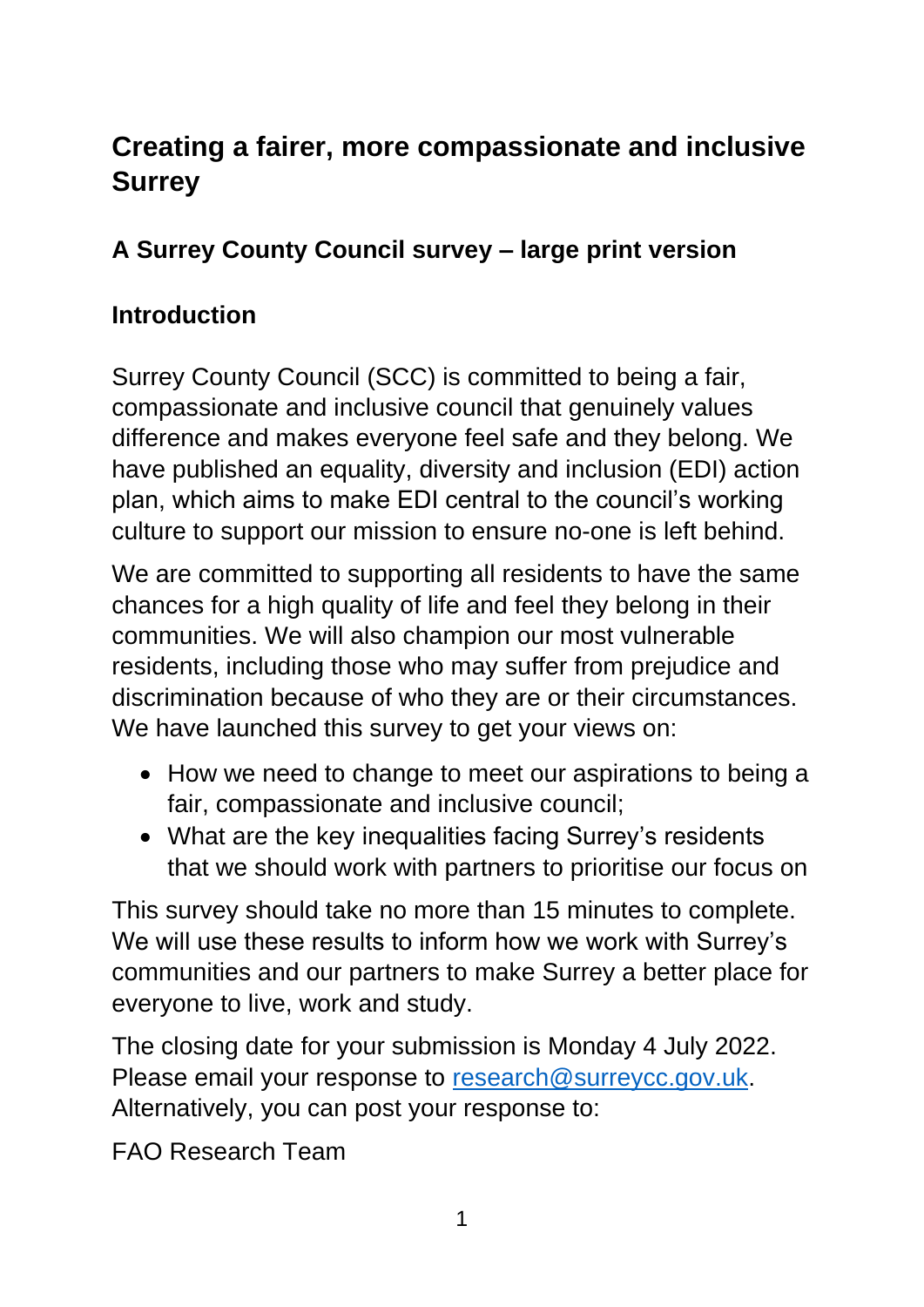Woodhatch Place 11 Cockshot Hill **Woodhatch Reigate** RH2 8EF

### **Privacy and accessibility**

All responses are strictly confidential, and your data will be used in line with our [corporate privacy notice.](http://www.surreycc.gov.uk/council-and-democracy/your-privacy/corporate-privacy-notice)

This is a version of an online survey designed for respondents with screen readers who would prefer to complete a hard copy.

If you require a version of this survey in an alternative format, please contact [research@surreycc.gov.uk](mailto:research@surreycc.gov.uk) and we will do our best to assist you. For more information on the accessibility of Surrey Says, please see the [Delib Accessibility Policy.](https://www.surreysays.co.uk/accessibility_policy/)

## **About you**

- 1. Are you responding as:
	- a. A resident?
	- b. As a representative for an organisation in Surrey?
- 2. If you are responding on behalf of an organisation, please give the name of your organisation.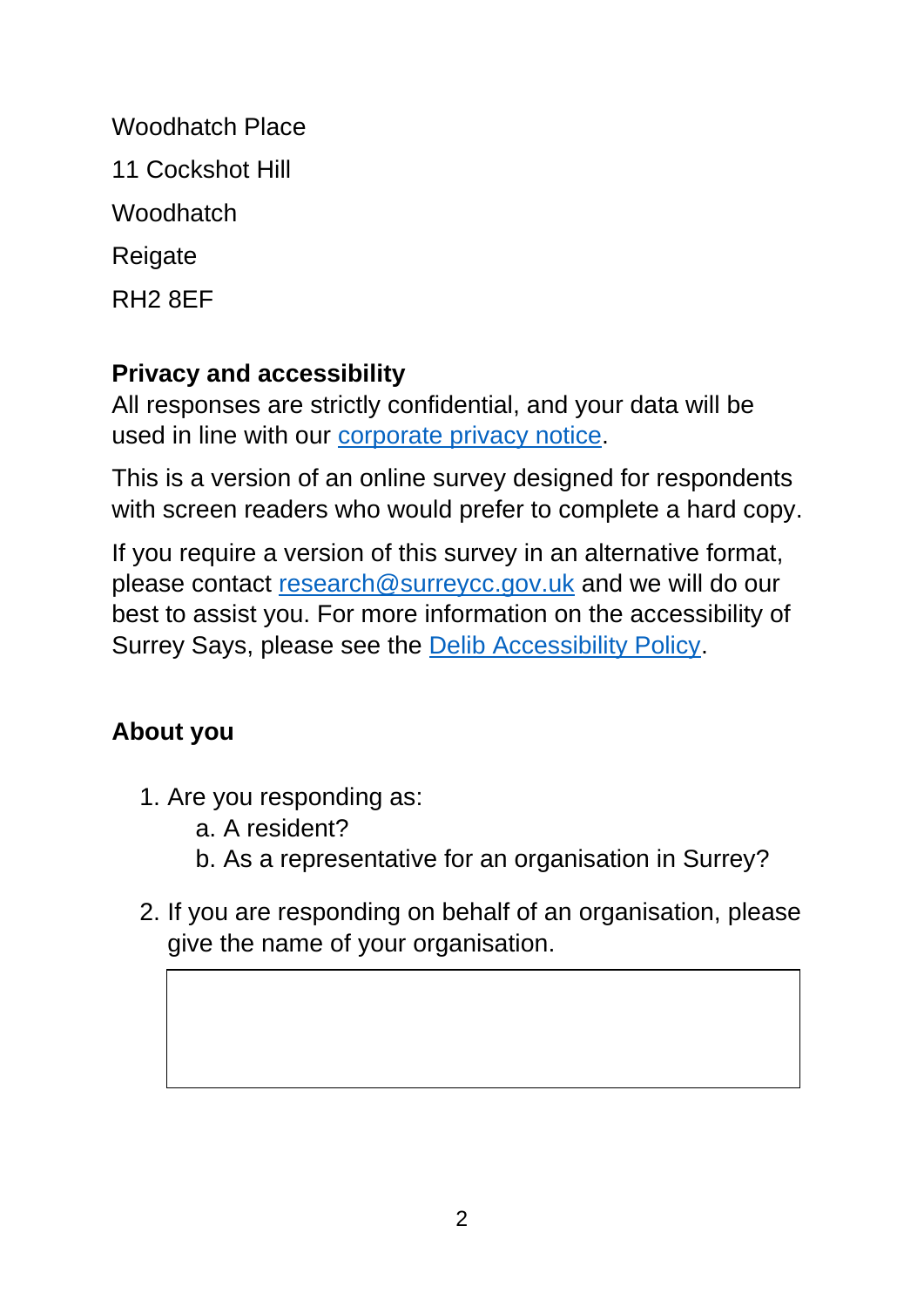## **About Surrey County Council's EDI ambitions**

- 3. Before this survey, had you heard about SCC's ambitions for the Council to be a fairer, more compassionate and inclusive organisation to strengthen equality, diversity and inclusion (EDI) for all residents and staff?
	- a. Yes
	- b. No
- 4. To what extent do you agree or disagree that SCC's EDI action plan is focused on the right issues? Please [read the](https://www.surreycc.gov.uk/council-and-democracy/finance-and-performance/equality-and-diversity/equality-diversity-and-inclusion-action-plan)  [EDI action plan](https://www.surreycc.gov.uk/council-and-democracy/finance-and-performance/equality-and-diversity/equality-diversity-and-inclusion-action-plan) before answering this question.
	- a. Strongly agree
	- b. Agree
	- c. Disagree
	- d. Strongly disagree
- 5. In your opinion, what more could we do that would best raise more awareness of SCC's commitment and progress on EDI? Select all the answers that apply.
	- a. Councillors discussing SCC's EDI ambitions and related local issues with residents
	- b. Social media posts
	- c. Surrey Matters
	- d. News stories on the council's website
	- e. Other
	- f. None of the above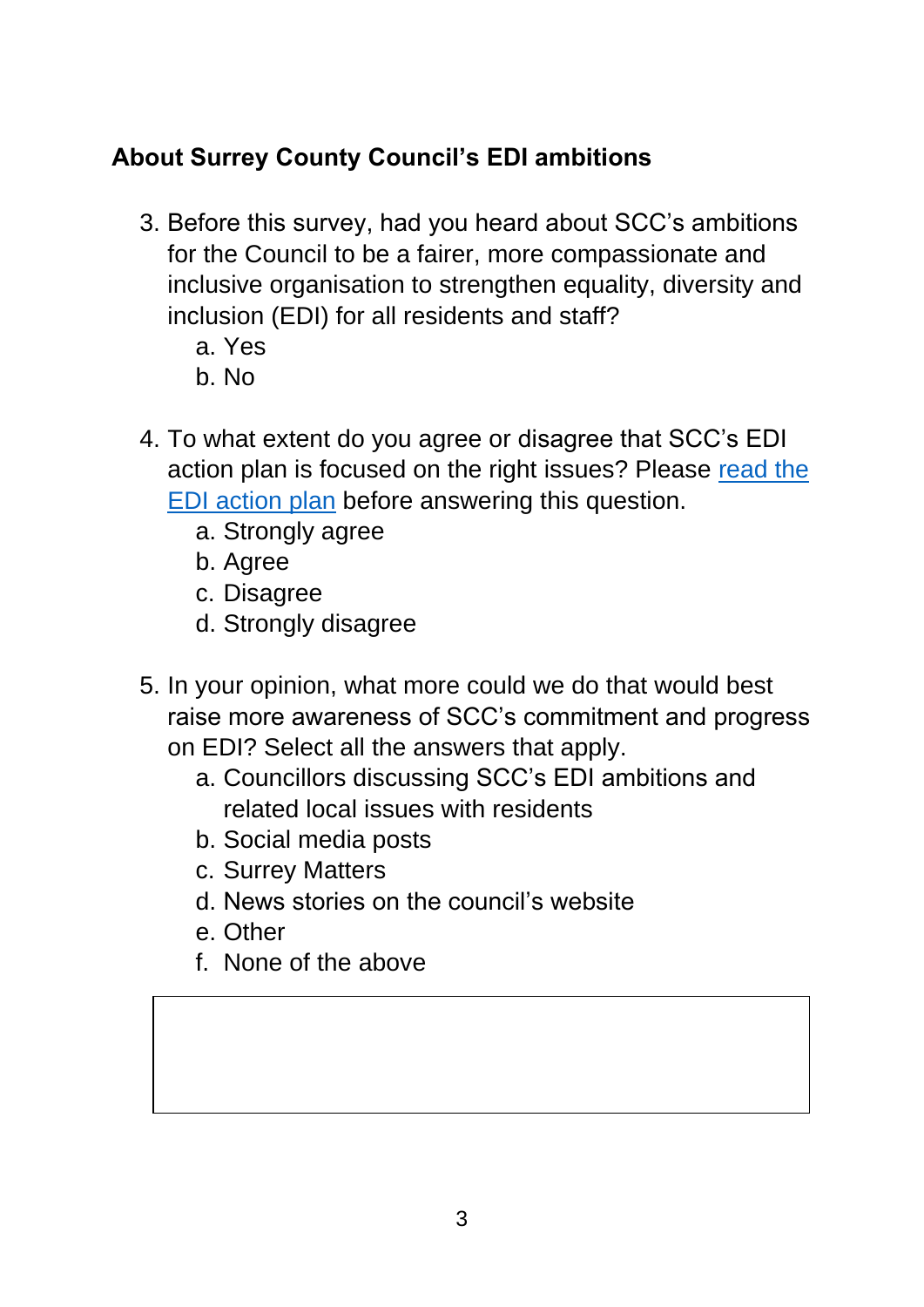If you selected 'Other', please specify:

- 6. To what extent would you agree or disagree that SCC's approach to communications and engagement are accessible and inclusive?
	- a. Strongly agree
	- b. Agree
	- c. Disagree
	- d. Strongly disagree

#### **About SCC's services**

- 7. To what extent would you agree or disagree that the SCC services you use/the people you work with use are effective at meeting your/their needs?
	- a. Strongly agree
	- b. Agree
	- c. Disagree
	- d. Strongly disagree

If you would like to explain your answer, please use the box below:

- 8. To what extent would you agree or disagree that SCC is effective at designing and delivering services that meet your needs or the needs of the residents you work with?
	- a. Strongly agree
	- b. Agree
	- c. Disagree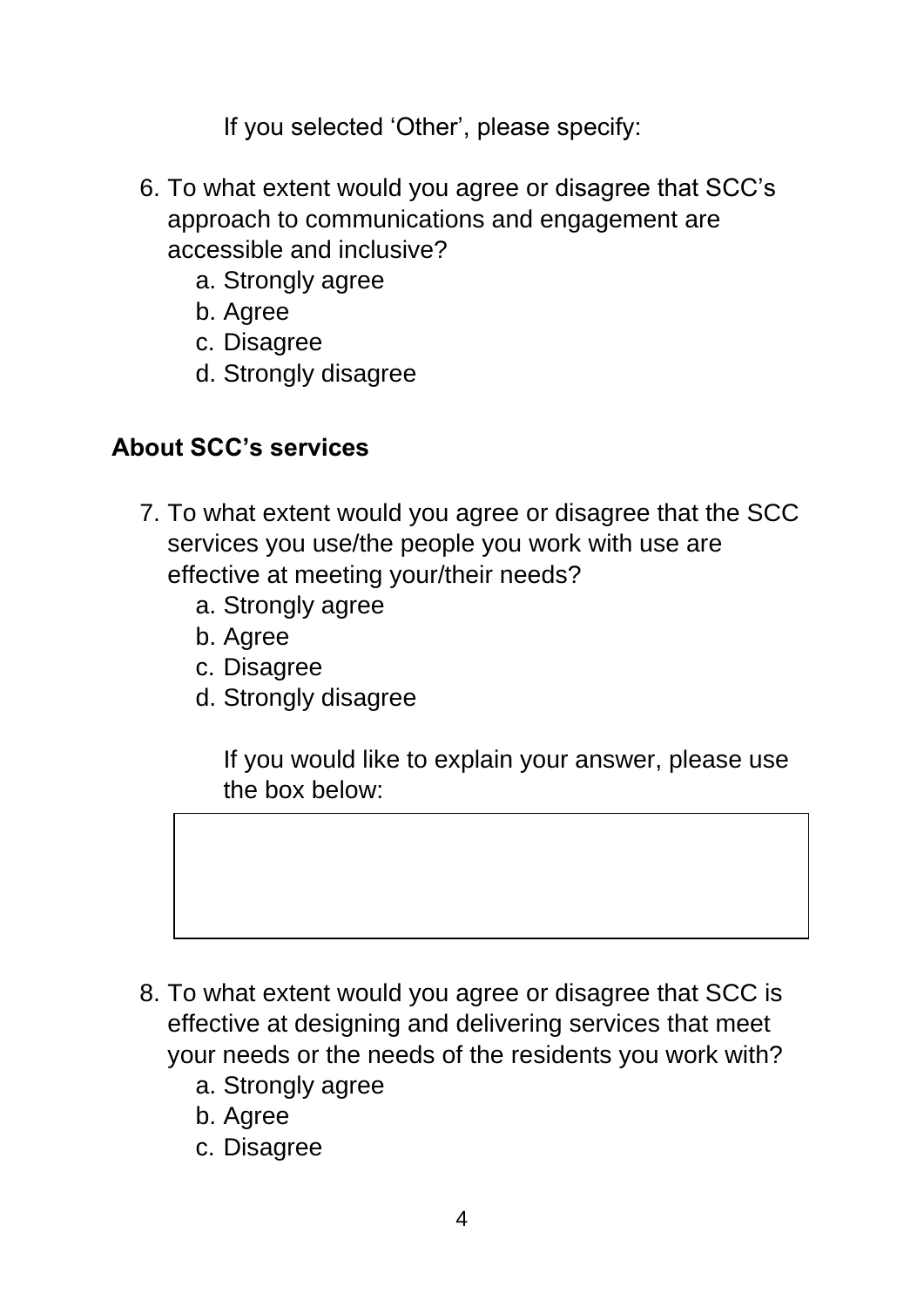d. Strongly disagree

If you would like to explain your answer, please use the box below:

- 9. If you have interacted with any SCC staff members over the last 12 months, to what extent would you agree or disagree that they understood and responded to your needs/the needs of the residents you work with?
	- a. Strongly agree
	- b. Agree
	- c. Disagree
	- d. Strongly disagree
	- e. Not applicable

If you would like to explain your answer, please use the box below:

- 10. To what extent would you agree or disagree that SCC's buildings are accessible and inclusive?
	- a. Strongly agree
	- b. Agree
	- c. Disagree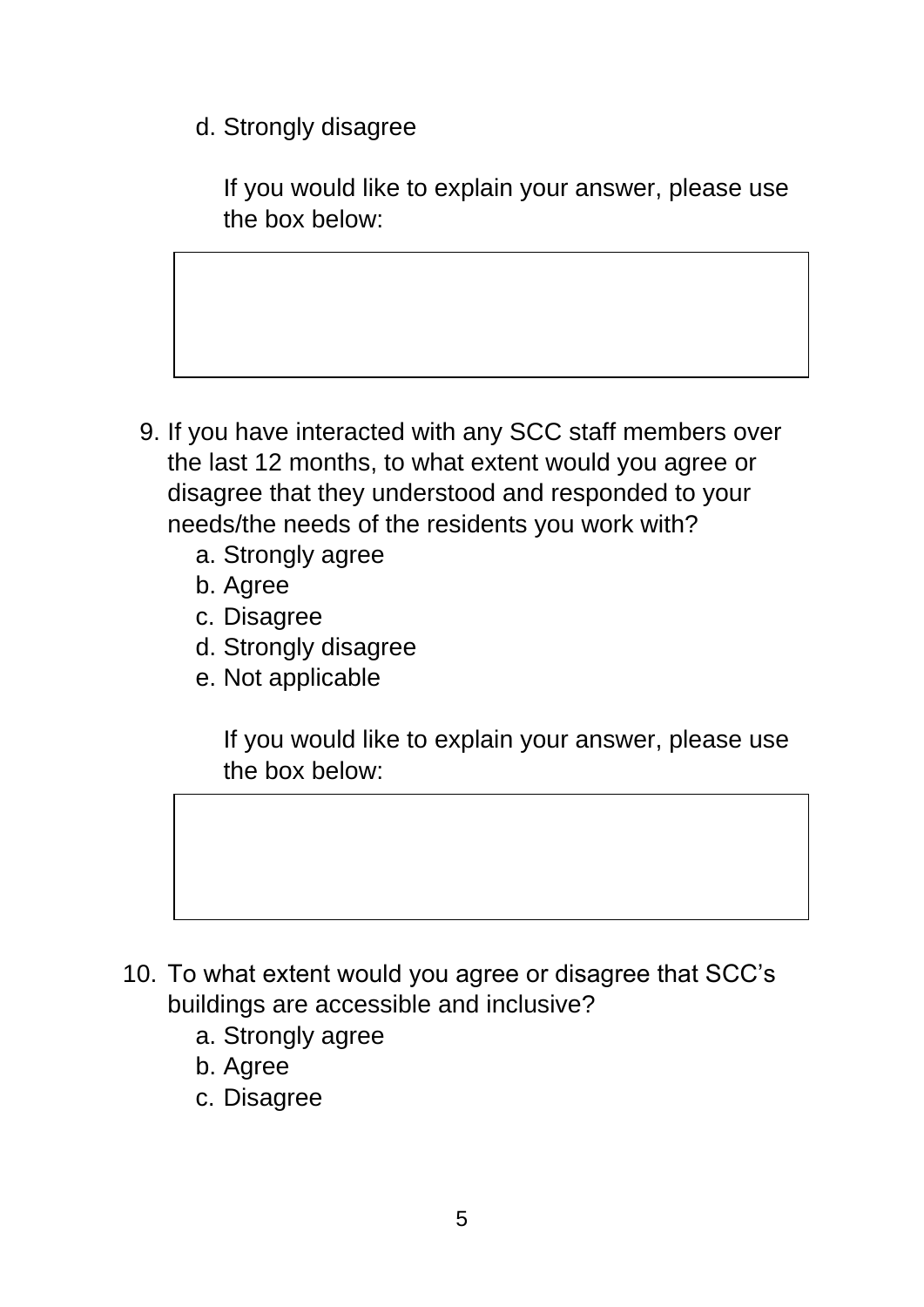d. Strongly disagree

If you would like to explain your answer, please use the box below:

- 11. To what extent would you agree or disagree that SCC's approach to engaging communities makes it easy for you/residents you work with to participate in decisionmaking that affects their local community?
	- a. Strongly agree
	- b. Agree
	- c. Disagree
	- d. Strongly disagree

If you would like to explain your answer, please use the box below:

### **About Surrey**

- 12. In your view, what are the **top three** EDI issues facing Surrey residents today?
	- a. Loneliness/social isolation
	- b. Domestic abuse
	- c. Homelessness and rough sleeping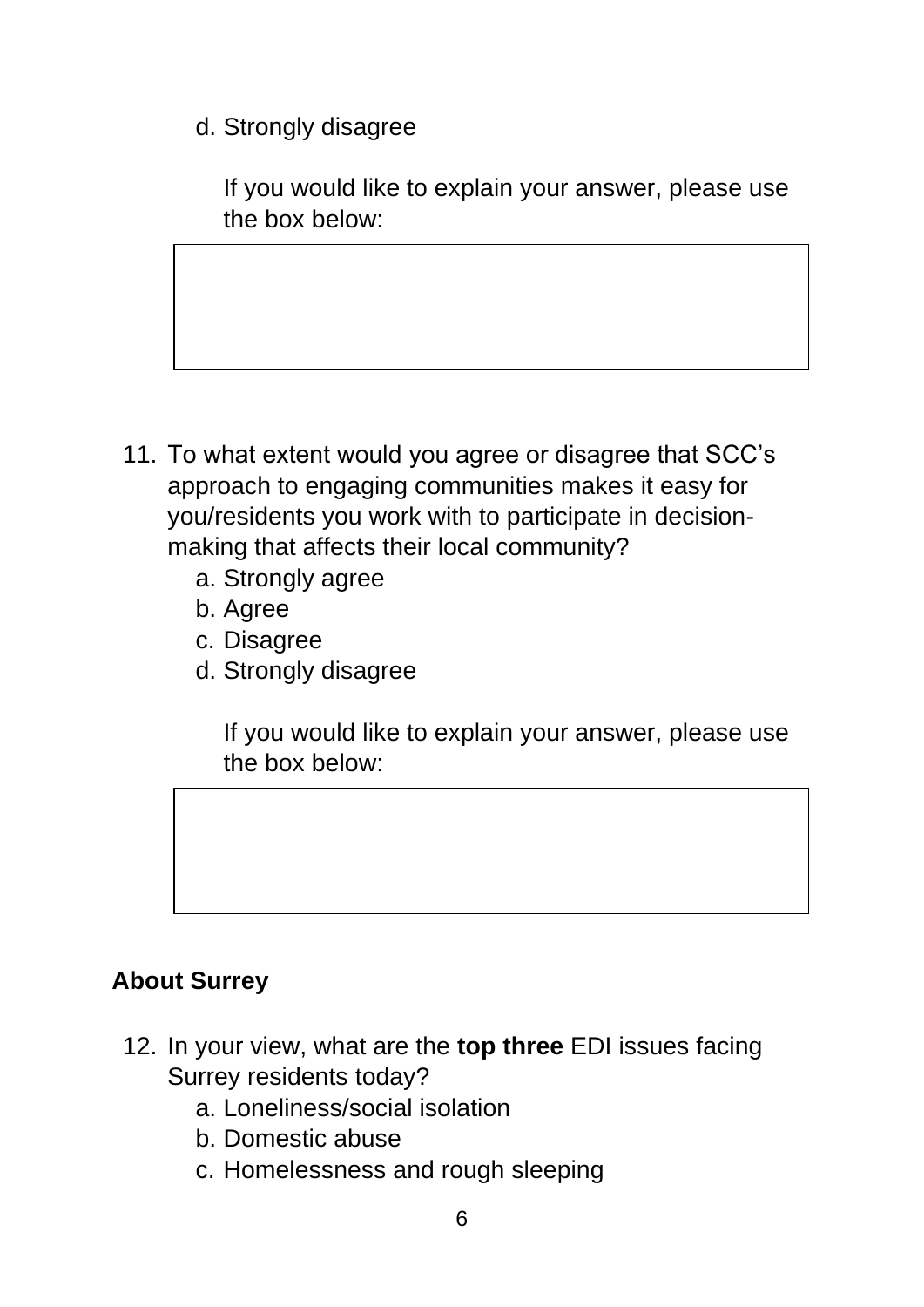- d. Quality of social housing
- e. Quality of private rented housing
- f. Housing affordability
- g. Stigma based on one or more protected characteristics, such as age, race and disability
- h. Mental health
- i. Physical health
- j. Digital inclusion
- k. Physical access to services
- l. Access to green spaces
- m.Cost of living excluding housing affordability
- n. Access to transport
- o. Inequality of participation in the democratic process
- p. Inequality of participation in decisions affecting local communities
- q. Access to employment
- r. Access to education
- s. Access to health and social care
- t. Hate crime
- u. Other

If you selected 'Other', please specify: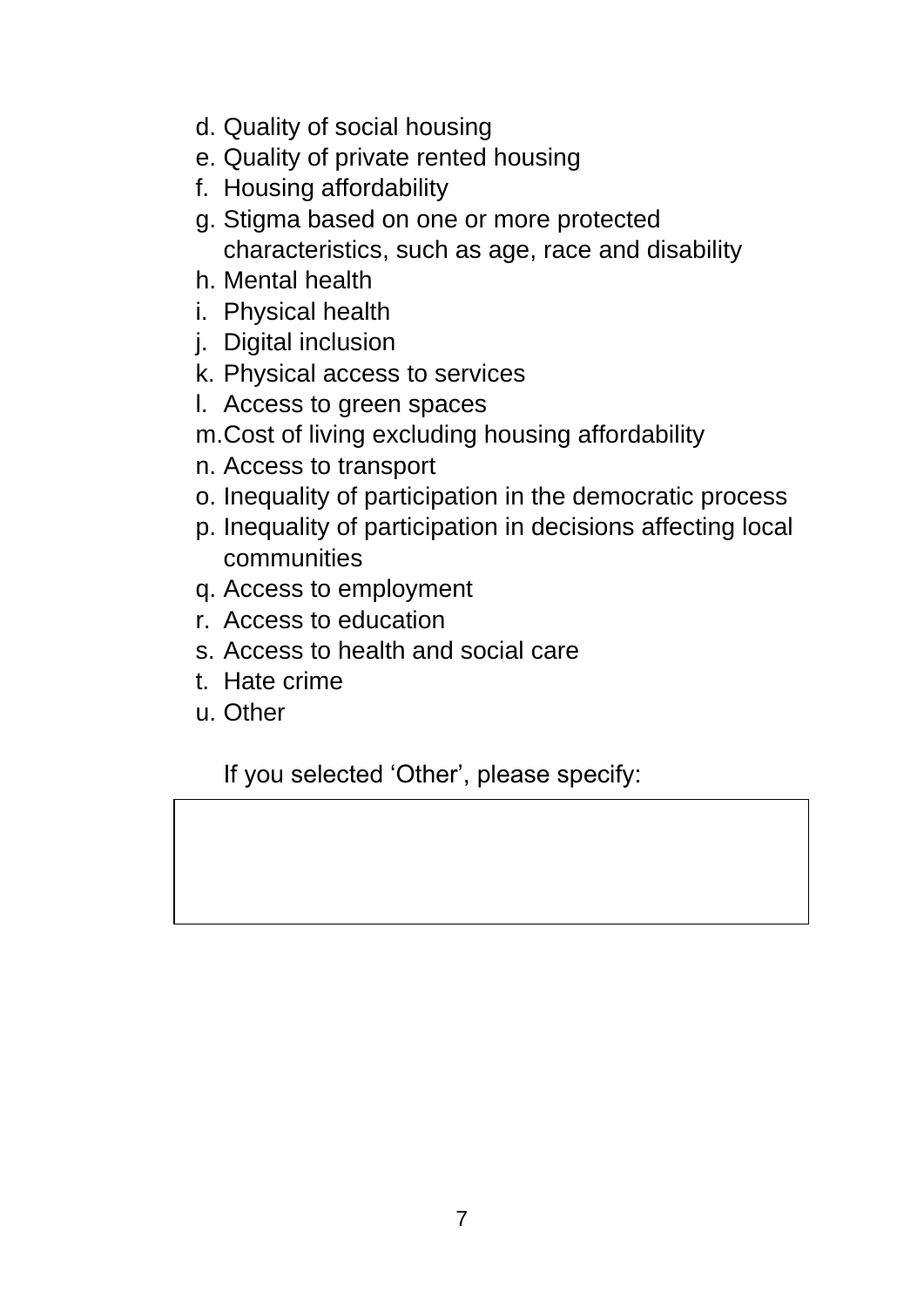13. Are there any other EDI issues you want to raise that have not been covered elsewhere in this survey?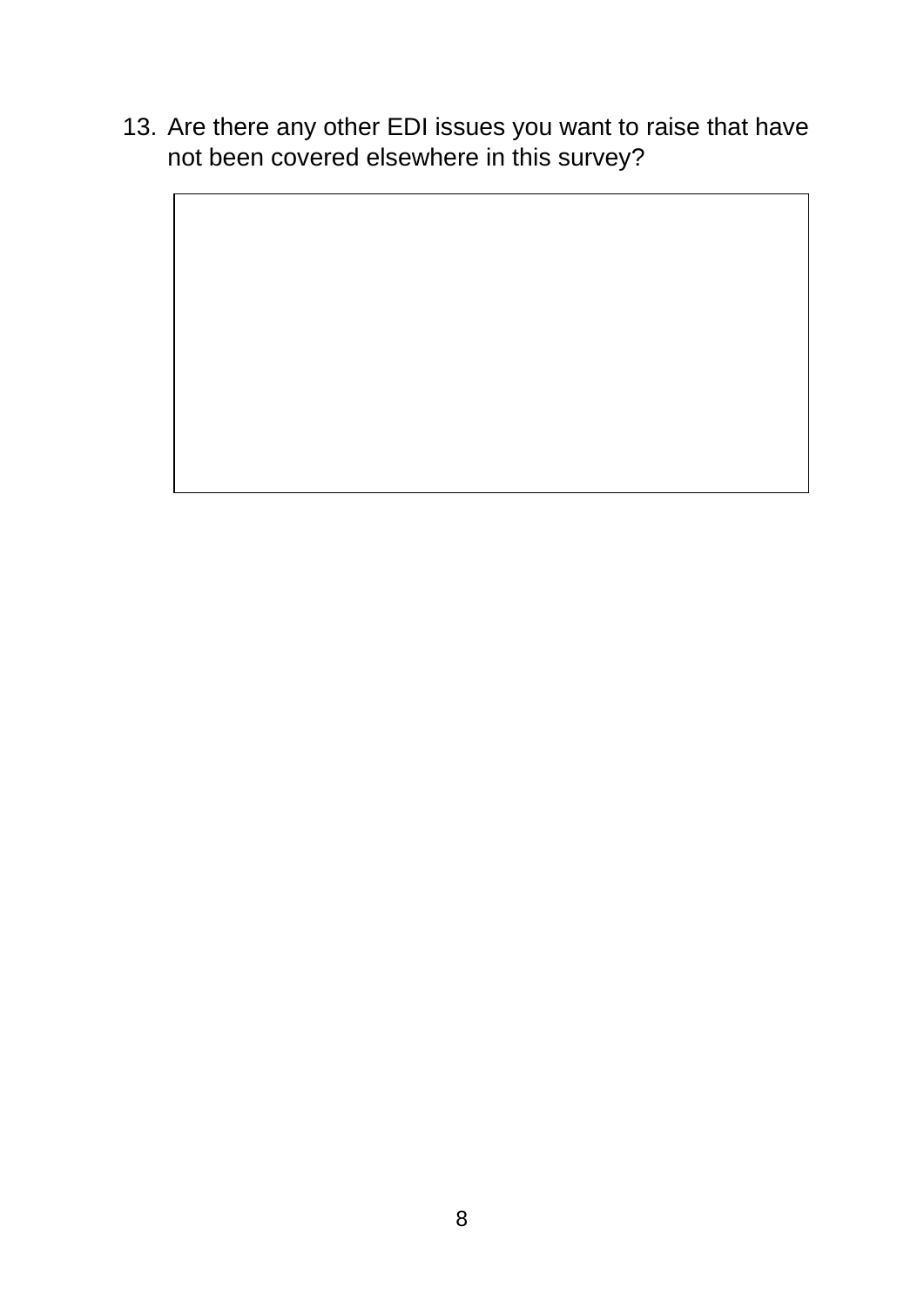#### **Demographics**

By telling us a little bit more about you, we can ensure that we are speaking to a broad range of Surrey residents.

- 14. Which of these age groups do you belong to?
	- a. 13 to 17
	- b. 18 to 24
	- c. 25 to 34
	- d. 35 to 44
	- e. 45 to 54
	- f. 55 to 64
	- g. 65 to 74
	- h. 75 to 84
	- i. 85 and over
	- j. Prefer not to say
- 15. Do you have a disability or health condition that limits your daily activities? Please select all that apply
	- a. No
	- b. Hearing impairment
	- c. Vision impairment
	- d. Physical health condition
	- e. Mental health condition
	- f. My mobility is limited
	- g. Prefer not to say
- 16. Which of these ethnic groups do you self-identify with?
	- a. White English/Welsh/Scottish/Northern Irish/British
	- b. White Irish
	- c. White Gypsy or Irish Traveller
	- d. Other White
	- e. Mixed/multiple ethnic groups White and Black **Caribbean**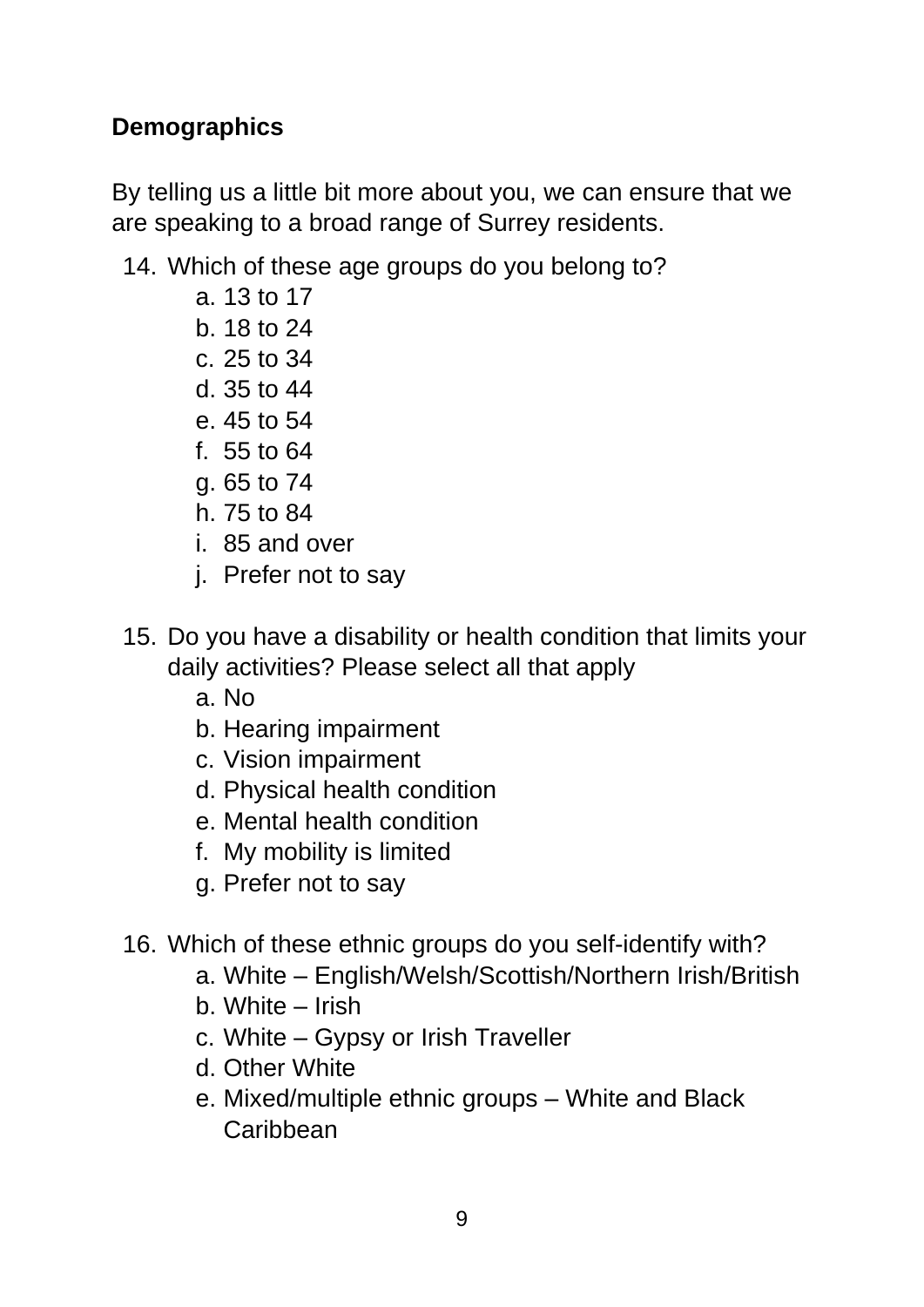- f. Mixed/multiple ethnic groups White and Black African
- g. Mixed/multiple ethnic groups White and Asian
- h. Other mixed/multiple
- i. Asian/Asian British Indian
- j. Asian/Asian British Pakistani
- k. Asian/Asian British Bangladeshi
- l. Asian/Asian British Chinese
- m.Other Asian
- n. Black/African/Caribbean/Black British African
- o. Black/African/Caribbean/Black British Caribbean
- p. Other Black/African/Caribbean
- q. Other ethnic group Arab
- r. Other ethnic group
- s. Prefer not to say

If other, please specify:

- 17. This question is about your gender identity. Do you identify as:
	- a. Woman/Girl
	- b. Man/Boy
	- c. Transwoman/Transgirl
	- d. Transman/Transboy
	- e. Non-binary/Genderqueer/Agender/Gender fluid
	- f. Prefer not to say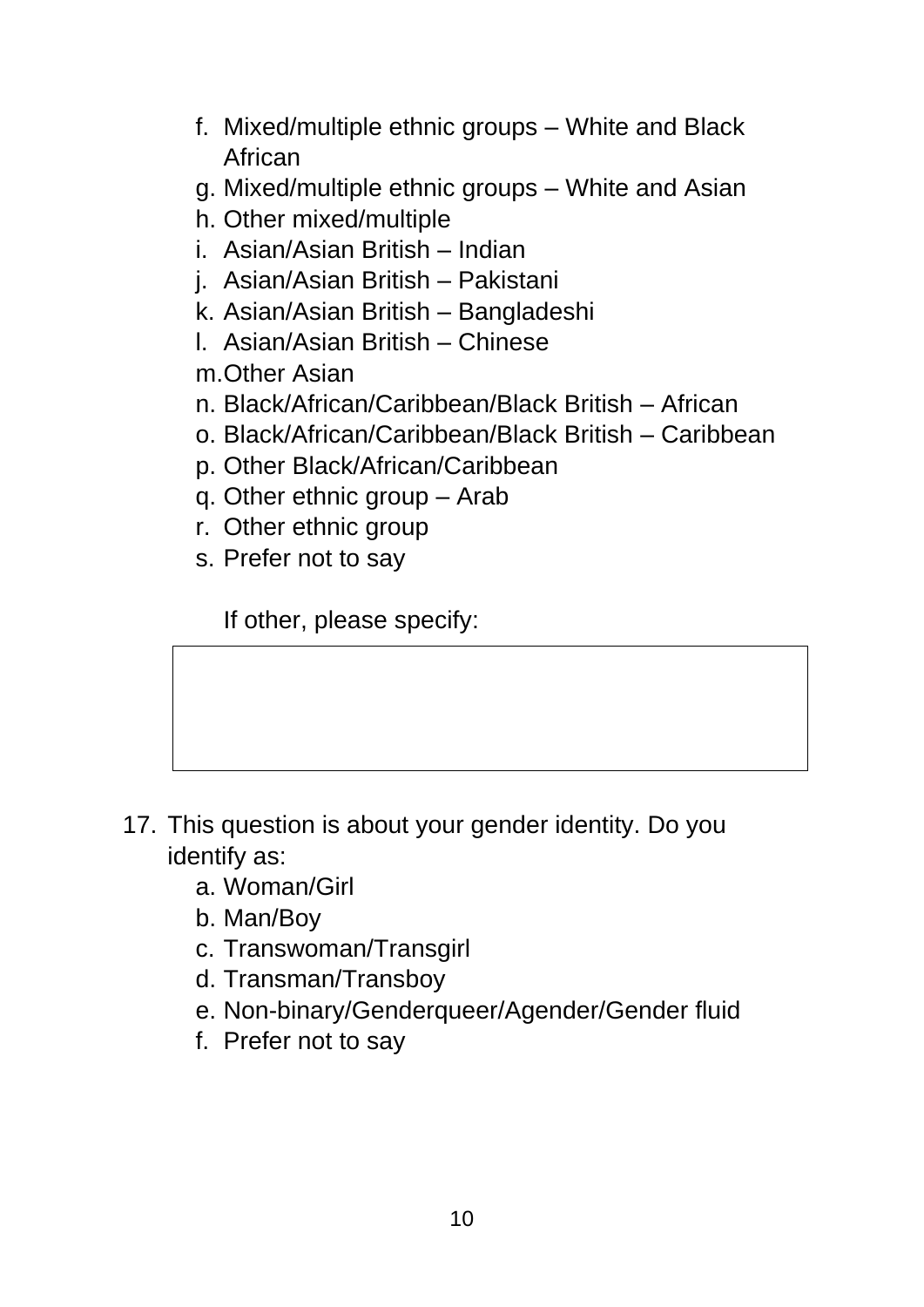g. Other

If other, please specify:

18. How would you describe your sexual orientation?

- a. Bisexual
- b. Gay man
- c. Gay woman/Lesbian
- d. Heterosexual/Straight
- e. Other
- f. Prefer not to say

If other, please specify:

- 19. What is your religion?
	- a. No religion
	- b. Christian
	- c. Buddhist
	- d. Hindu
	- e. Jewish
	- f. Muslim
	- g. Sikh
	- h. Other religion or belief